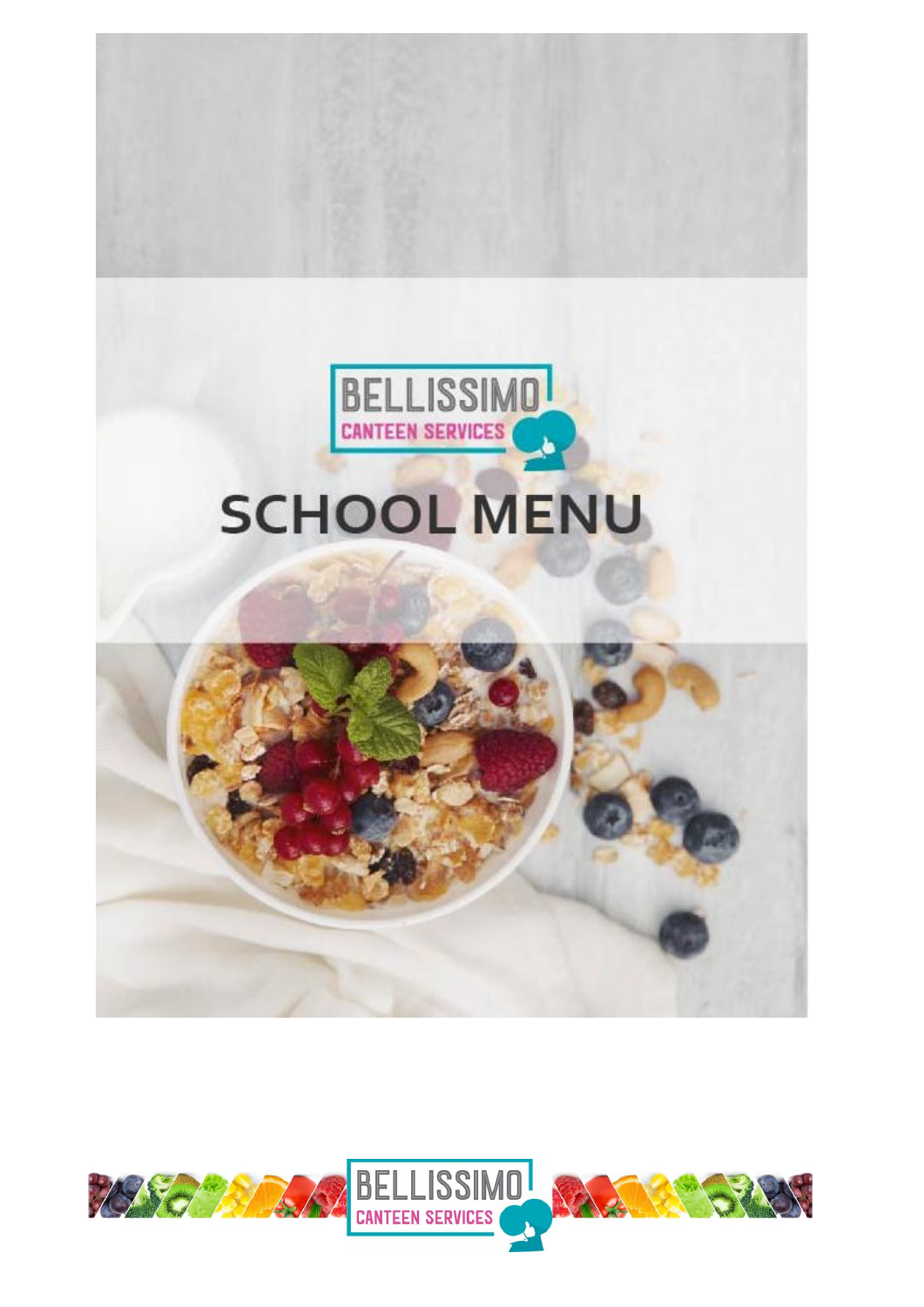

Food Coding G- Green fill the menu A- Amber select carefully R- Red only occasionally GF- Gluten Free

#### **Hot Food**

| Bacon Roll (A)             |                      | \$4.50 |
|----------------------------|----------------------|--------|
| Bacon Egg Roll or Wrap (A) |                      | \$5.00 |
| Toasted Flat Wraps (G)     | Cheese               | \$3.80 |
|                            | Ham & cheese         | \$4.00 |
|                            | Ham, cheese & tomato | \$4.50 |

#### **Healthy Beginnings**

| Fresh Fruit Salad (G) (GF)<br>Yoghurt (G) (GF) | Seasonal Fruit & Yoghurt                                      | \$5.50<br>\$4.50 |
|------------------------------------------------|---------------------------------------------------------------|------------------|
| Yoghurt & Muesli (G) (GF)                      |                                                               | \$4.80           |
| Yoghurt & Berries (G) (GF)                     |                                                               | \$5.00           |
| Fruit (G)                                      | Fruit pieces available daily                                  | \$1.00           |
|                                                | Fresh Fruit Salad                                             | \$4.50           |
| Cereal (G)                                     | <b>Assorted Cereal Cups</b>                                   | \$3.00           |
| Muffin (Low Fat) (A)                           | Chocolate, choc chip, blueberry, raspberry,<br>apple cinnamon | \$4.50           |
| Banana Bread (A)                               |                                                               | \$4.00           |

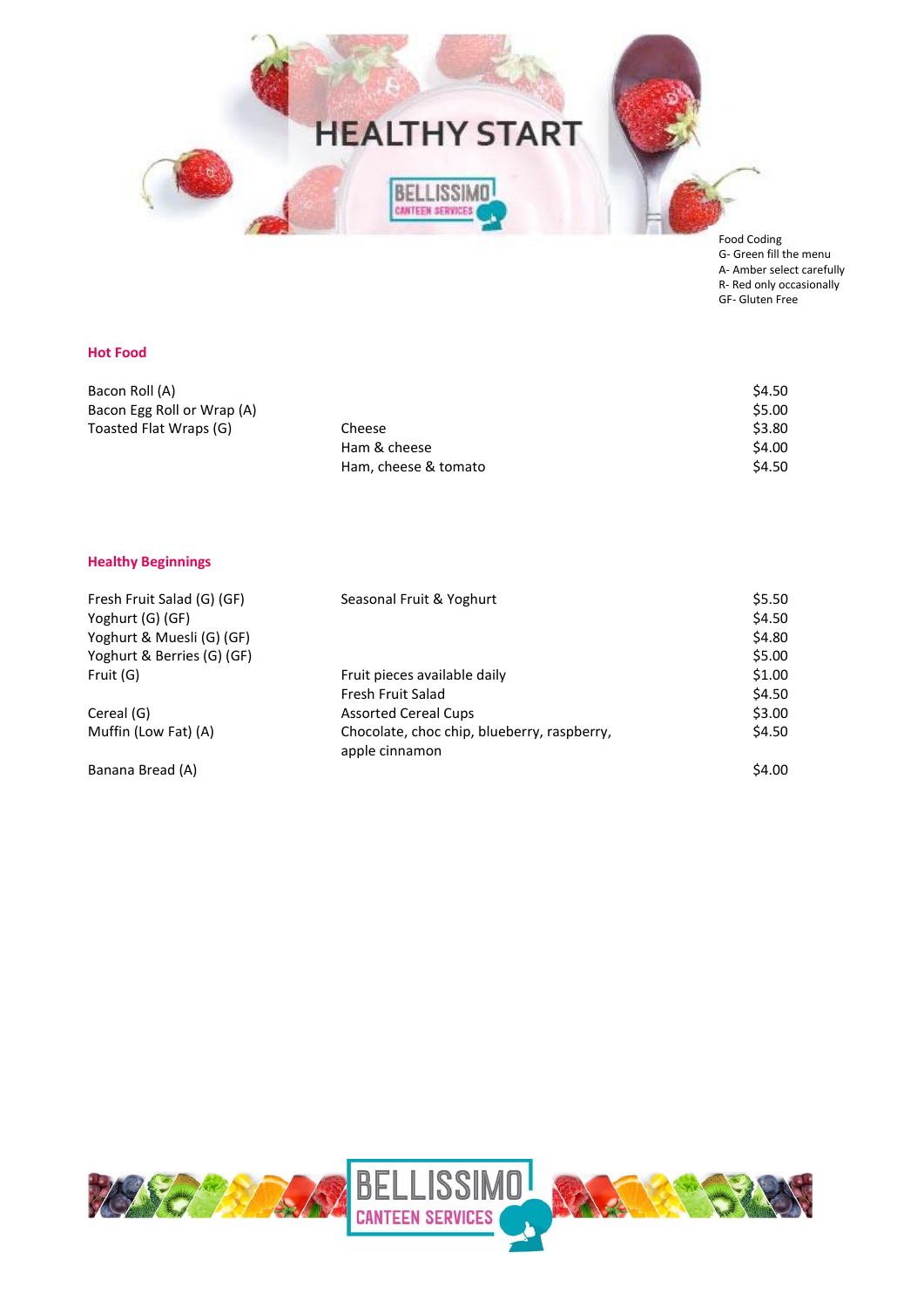

G- Green fill the menu A- Amber select carefully R- Red only occasionally GF- Gluten Free

# **HOT MEALS (Made Fresh Daily)**

| <b>PASTA</b>                        |                                               |        |
|-------------------------------------|-----------------------------------------------|--------|
| Lasagna (G)                         | Homemade traditional beef                     | \$6.50 |
| Pasta Bolognese (G)                 | Bolognese sauce                               | \$6.00 |
| Vegetarian Pasta (G)(made to order) | Char grilled vegetables in a napoletana sauce | \$6.00 |
| Fettuccine Boscaiola (A)            | Mushroom, bacon with a cream sauce            | \$6.00 |
| Mac n Cheese (A)                    | Homemade macaroni pasta with a cheese sauce   | \$5.50 |
| Fried Rice (G)                      |                                               | \$5.50 |
| Butter Chicken (A)                  | With rice                                     | \$6.00 |
| Flat Wrap (A)                       | With chicken & avocado                        | \$5.00 |
|                                     |                                               |        |
|                                     |                                               |        |
|                                     |                                               |        |

|  | <b>VALUE PACKS</b> |
|--|--------------------|
|  |                    |

Schnitzel Pack

Falafel Pack

| Chicken schnitzel, tabouli, hommus dip, and | \$7.00 |
|---------------------------------------------|--------|
| Lebanese bread                              |        |
| Falafel, tabouli, red cabbage, hommus and   | \$7.00 |
| Lebanese bread                              |        |



### **PASTRIES**

| Beef Pie (A)               | \$4.50 |
|----------------------------|--------|
| Sausage Rolls (A)          | \$4.50 |
| Spinach & Ricotta Roll (A) | \$4.80 |
| Shepherd's Pie (A)         | \$4.80 |

### **ITALIAN PIZZA BAR**

Margarita (G) Vegetarian (G) Hawaiian (G)

| Cheese & Tomato                   | \$4.50 |
|-----------------------------------|--------|
| Olives, eggplant & roast capsicum | \$4.80 |
| Ham & Pineapple                   | \$4.80 |

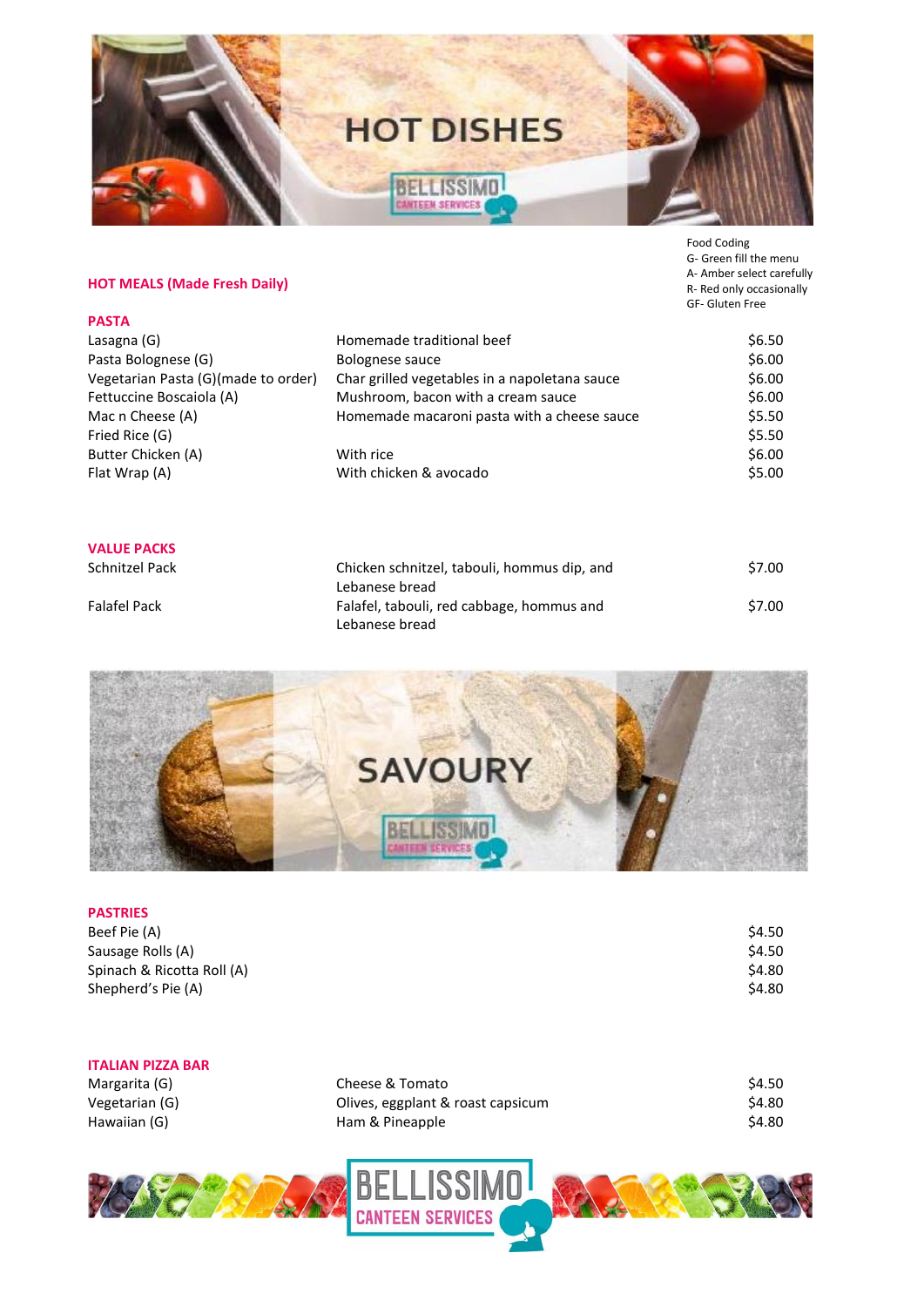

Food Coding G- Green fill the menu A- Amber select carefully R- Red only occasionally GF- Gluten Free

### **BURGER BAR**

Chicken Caesar Burger (A)

Chicken Burger (A) Sweet Chilli Chicken Burger (A)

Cheeseburger (A)

| Grilled chicken, Caesar dressing, bacon, crouton | \$6.00 |  |
|--------------------------------------------------|--------|--|
| & cos lettuce                                    |        |  |
| Chicken schnitzel, lettuce & mayo                | \$5.50 |  |
| Chicken schnitzel, sweet chilli sauce, lettuce & | \$5.80 |  |
| mayo                                             |        |  |
| Fresh beef pattie, cheese & tomato sauce         | \$5.50 |  |
|                                                  |        |  |



## **SANDWICHES**

| Cheese Tomato (G)               | Cheese & tomato                                       | \$4.50                       |
|---------------------------------|-------------------------------------------------------|------------------------------|
| Smoked Ham (G)                  | Cheese & tomato                                       | \$5.00                       |
| Egg $(G)$                       | Mayo & lettuce                                        | \$4.50                       |
| Breads(G)                       | White, wholemeal or multigrain                        |                              |
|                                 | Wrap                                                  | \$1.00                       |
|                                 | Turkish/Focaccia                                      | \$1.00                       |
| <b>FOCCACIA BREADS</b>          |                                                       |                              |
| Chicken Caesar (A)              | Chicken, croutons, bacon, cheese & Caesar<br>dressing | \$4.00(small) \$6.00 (large) |
| Chicken Schnitzel (A)           | Chicken schnitzel, tomato, lettuce & cheese           | \$4.00(small) \$6.00 (large) |
| Chicken Schnitzel & Tabouli (A) | Chicken schnitzel, tabouli & hommus                   | \$4.00(small) \$6.00 (large  |
| Ham $(A)$                       | Smoked ham, tomato, lettuce & cheese                  | \$4.00(small) \$6.00 (large  |
| Falafel (A)                     | Falafel, tabouli & hommus                             | \$4.00(small) \$6.00 (large  |
|                                 |                                                       |                              |